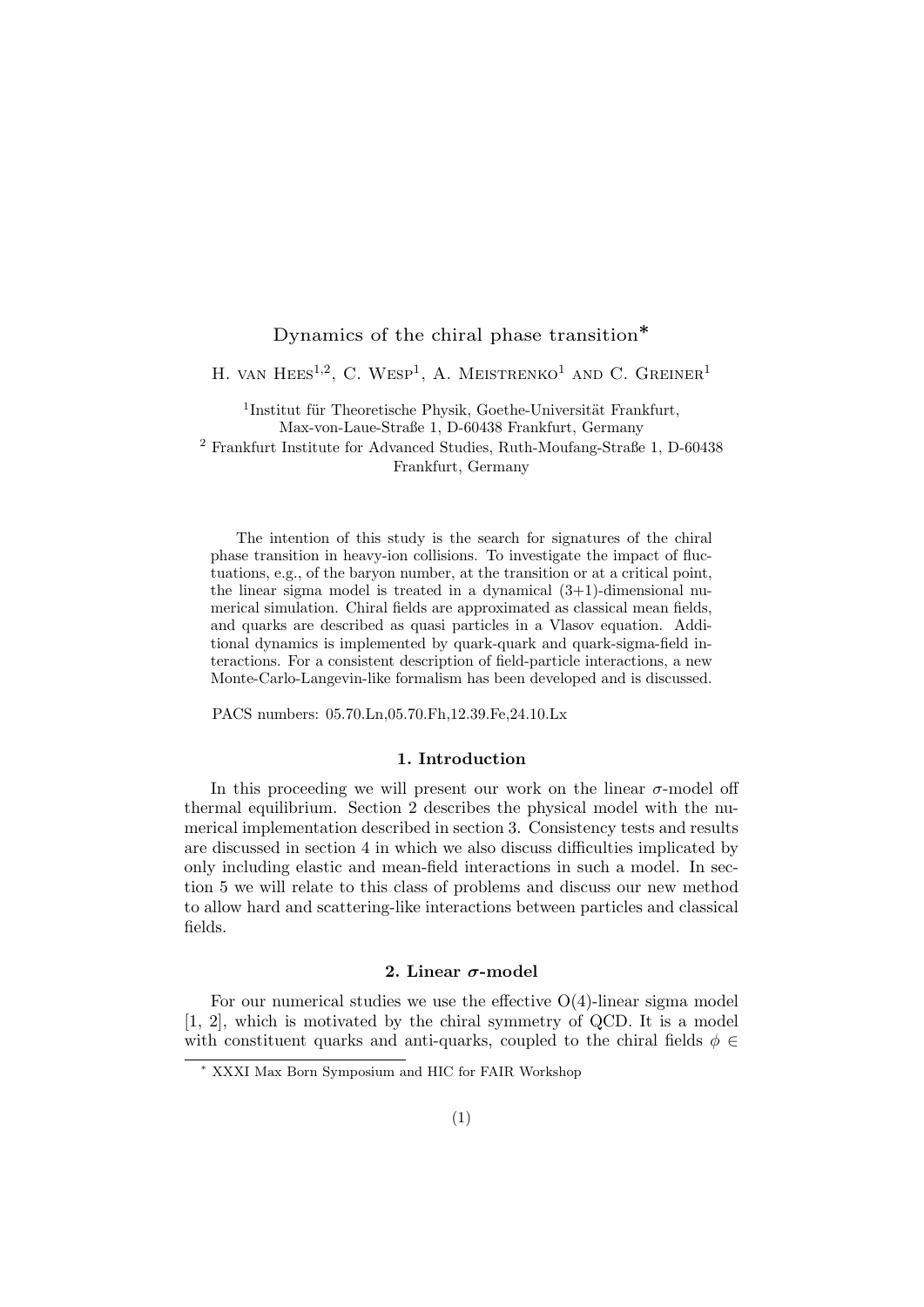

Figure 1. Thermal behaviour of the model when initialised in equilibrium. Depending on the coupling strength, the order of the phase transition changes.

 $\mathbb{R}^4$ . By spontaneous and explicit symmetry breaking, the chiral fields are decomposed into the pionic fields  $\vec{\pi}$  and a massive field  $\sigma$ , acting as an order parameter. The Lagrangian reads

$$
\mathcal{L} = \bar{\psi} \left[ i\partial \!\!\!/ - g \left( \sigma + i\vec{\pi} \cdot \vec{\tau} \gamma_5 \right) \right] \psi - \frac{1}{2} \left( \partial_\mu \sigma \partial^\mu \sigma + \partial_\mu \vec{\pi} \partial^\mu \vec{\pi} \right) - U \left( \sigma, \vec{\pi} \right) \tag{1}
$$

with the chiral potential

$$
U(\sigma, \vec{\pi}) = \frac{\lambda^2}{4} (\sigma^2 + \vec{\pi}^2 - \nu^2)^2 + U_0(f_\pi, m_\pi, \sigma).
$$
 (2)

Quarks are dynamically coupled to the meson mean fields via their dispersion relation:

$$
E_q^2 = p^2 + m_q^2(\bm{x}, t),\tag{3}
$$

$$
m_q^2(\boldsymbol{x},t) = g^2 \left[ \sigma^2(\boldsymbol{x},t) + \pi^2(\boldsymbol{x},t) \right], \tag{4}
$$

leading to a position and time dependent mass term for the quarks. The model parameters are chosen to fit the pion mass,  $m_{\pi} = 138$  MeV, and the vacuum expectation value of the order parameter  $\langle \sigma \rangle_0 = f_\pi = 93 \text{ MeV}$ in the vacuum. With an interaction coupling of  $g = 3-6$ , the constituentquark mass can be adjusted to  $m_q \approx 330$  MeV. Depending on  $U_0$ , chiral symmetry can be explicitly broken leading to a non-vanishing pion mass,  $m_{\pi}$ . These adjustments lead to the parameters  $\lambda^2 = 20$ ,  $g = 3.6$ ,  $U_0 =$  $m_{\pi}^4/(4\lambda^2) - f_{\pi}^2 m_{\pi}^2$ , and  $\nu^2 = f_{\pi}^2 - m_{\pi}^2/\lambda^2$ . Figure 1 shows the thermal behaviour of the model when it is initialised in a state of kinetic and chemical equilibrium.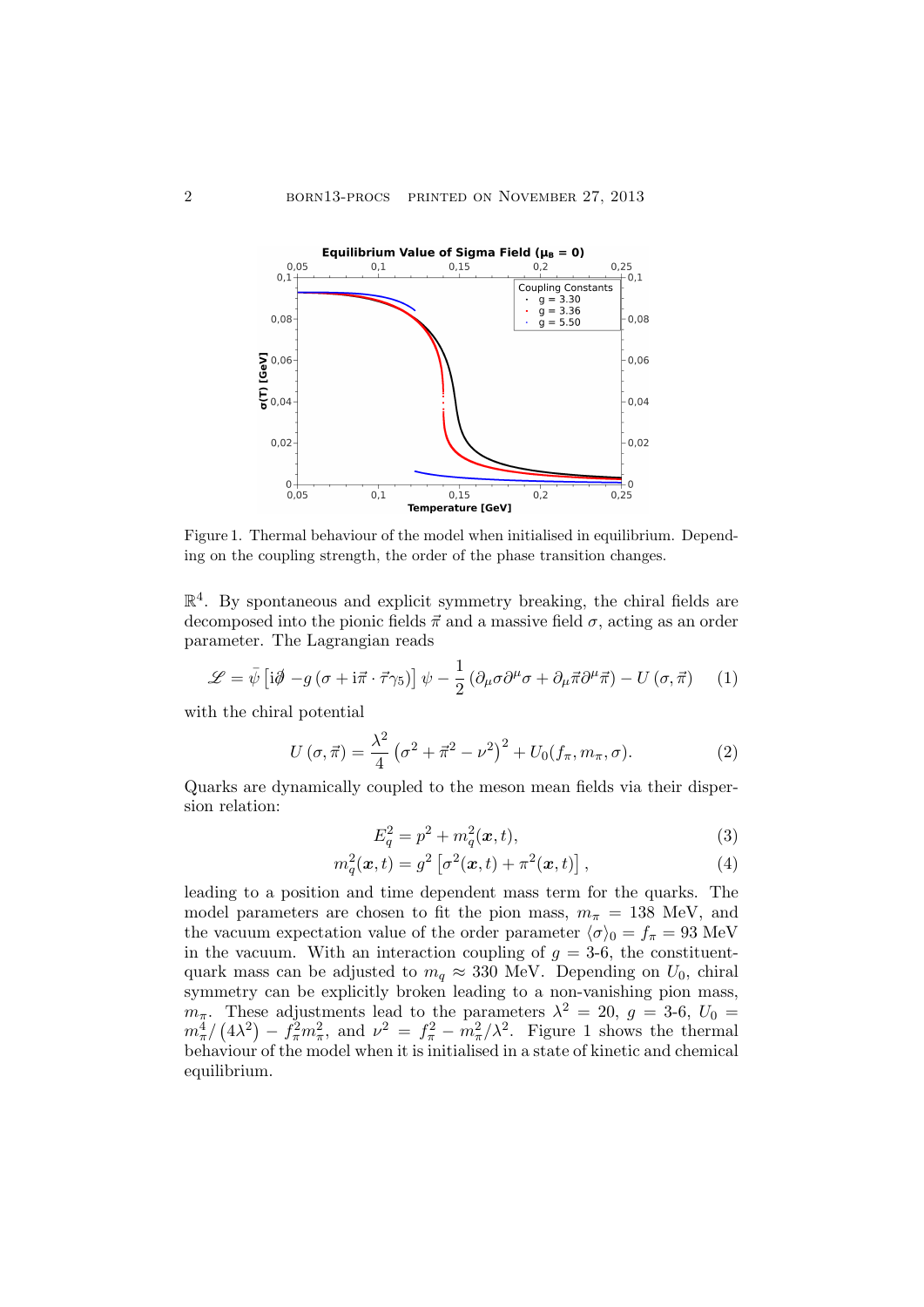

Figure 2. Thermal cooling of the quarks via interaction with a heat-bath.

# 3. Numerical implementation

For the numerical implementation we treat the meson fields on the meanfield level and the quarks as particles in a Vlasov equation for their phasespace distribution function  $f(t, r, p)$ , augmented by dissipation and particle production,

$$
\left[\partial_t + \frac{\mathbf{p}}{E(t, \mathbf{r}, \mathbf{p})} \cdot \nabla_{\mathbf{r}} - \nabla_{\mathbf{r}} E(t, \mathbf{r}, \mathbf{p}) \cdot \nabla_{\mathbf{p}}\right] f(t, \mathbf{r}, \mathbf{p}) + \text{Dissipation'} + \text{Particle production} = 0.
$$
\n(5)

The phase-space distribution function for the quarks is treated in a Monte-Carlo test-particle description,

$$
f(t,\mathbf{r},\mathbf{p}) = \frac{1}{N_{\text{test}}} \sum_{i} \delta^{(3)}\left[\mathbf{r} - \mathbf{r}_i(t)\right] \delta^{(3)}\left[\mathbf{p} - \mathbf{p}_i(t)\right]. \tag{6}
$$

The mean-field equations for the meson fields,

$$
\partial_{\mu}\partial^{\mu}\sigma + \lambda^{2}\left(\sigma^{2} + \vec{\pi}^{2} - \nu^{2}\right)\sigma + g\langle\bar{\psi}\psi\rangle - f_{\pi}m_{\pi}^{2} + \text{'Dissipation'} + \text{Particle prod.} = 0 \tag{7}
$$

are solved on a 3D grid using the leap-frog algorithm.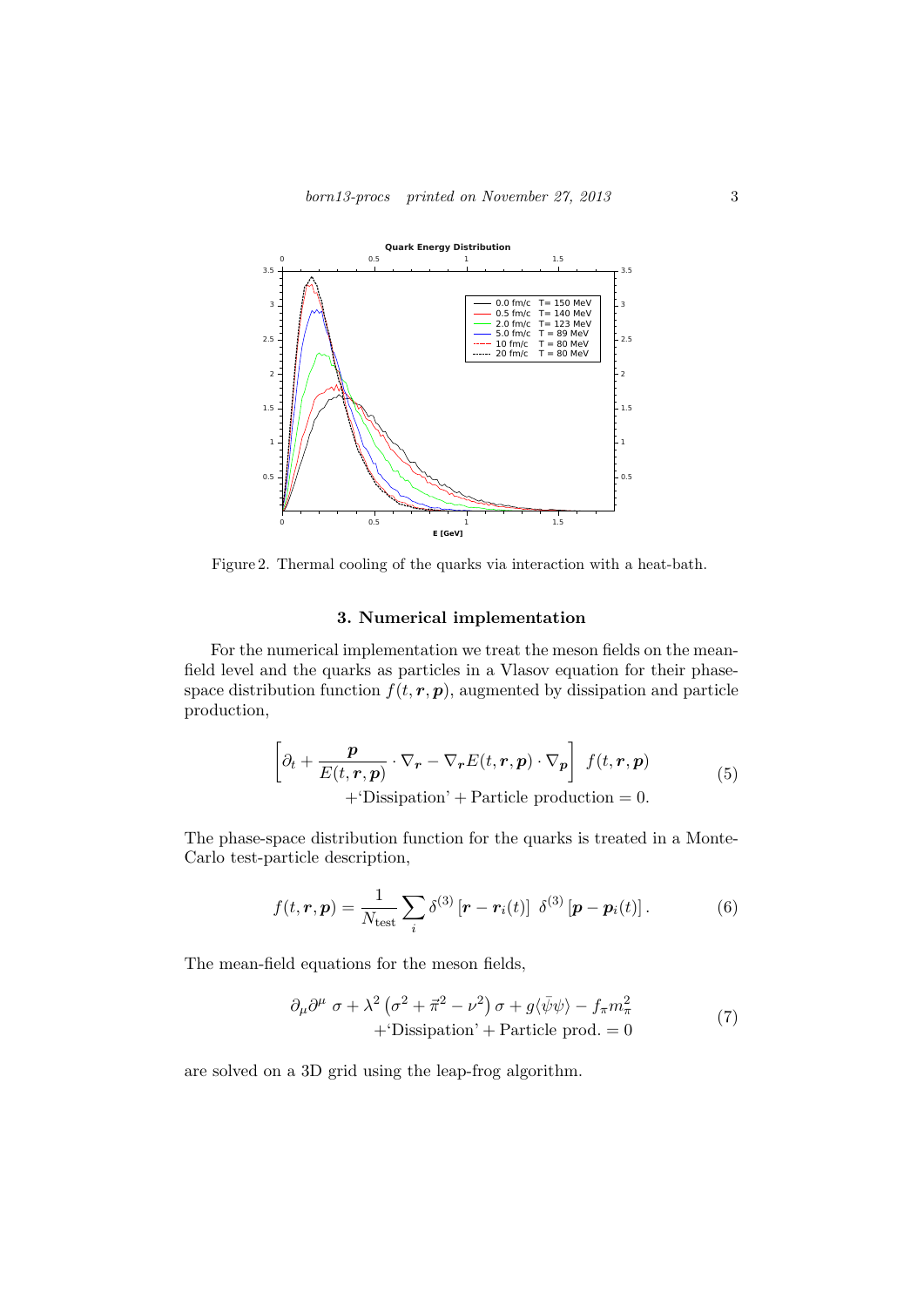

Figure 3. Expansion of a droplet initial condition. The particle densities and momenta are sampled according to a Woods-Saxon potential.

## 3.1. Quark Interactions

So far, the quarks are coupled to the chiral mean fields only via the Vlasov term. To add additional dynamics and interactions, we implement a collision term for the quasi-particles. This method is equivalent to the approach used in the BAMPS model [3].

The quark's position space is divided into grid cells  $\Delta^3 x$ , allowing all particles within a cell to interact. The interaction probability is given by

$$
P_{22} = \frac{s}{E_1 E_2} \frac{\sigma_{22}}{N_{\text{test}}} \frac{\Delta t}{\Delta^3 x} \,,\tag{8}
$$

with  $\sigma_{22}$  denoting an isotropic and constant cross section.

Additionally we want to be able to cool down or to heat up the system. Implementing a virtual heat bath, the quasi-particles can interact with thermal particles sampled from a heat bath, allowing the particles to statistically gain or lose energy. Figure 2 shows the change of the system's temperature due to kinetic interactions of the quarks with a virtual heat bath. In this scenario, the quarks are cooled from  $T = 150$  MeV to  $T = 80$  MeV.

# 4. Test Cases and Results

Several test cases and scenarios have been simulated. In basic scenarios, we have checked for numerical stability, energy conservation, vacuum properties and have compared the temperature dependent equilibrium properties with values from the literature [4]. Figure 3 shows a thermal-droplets scenario. The system is initialised with a thermal Woods-Saxon potential to resemble a hot and dense fireball. Then the system cools down by expansion and shows shell-like structures of the quark distribution and the chiral fields.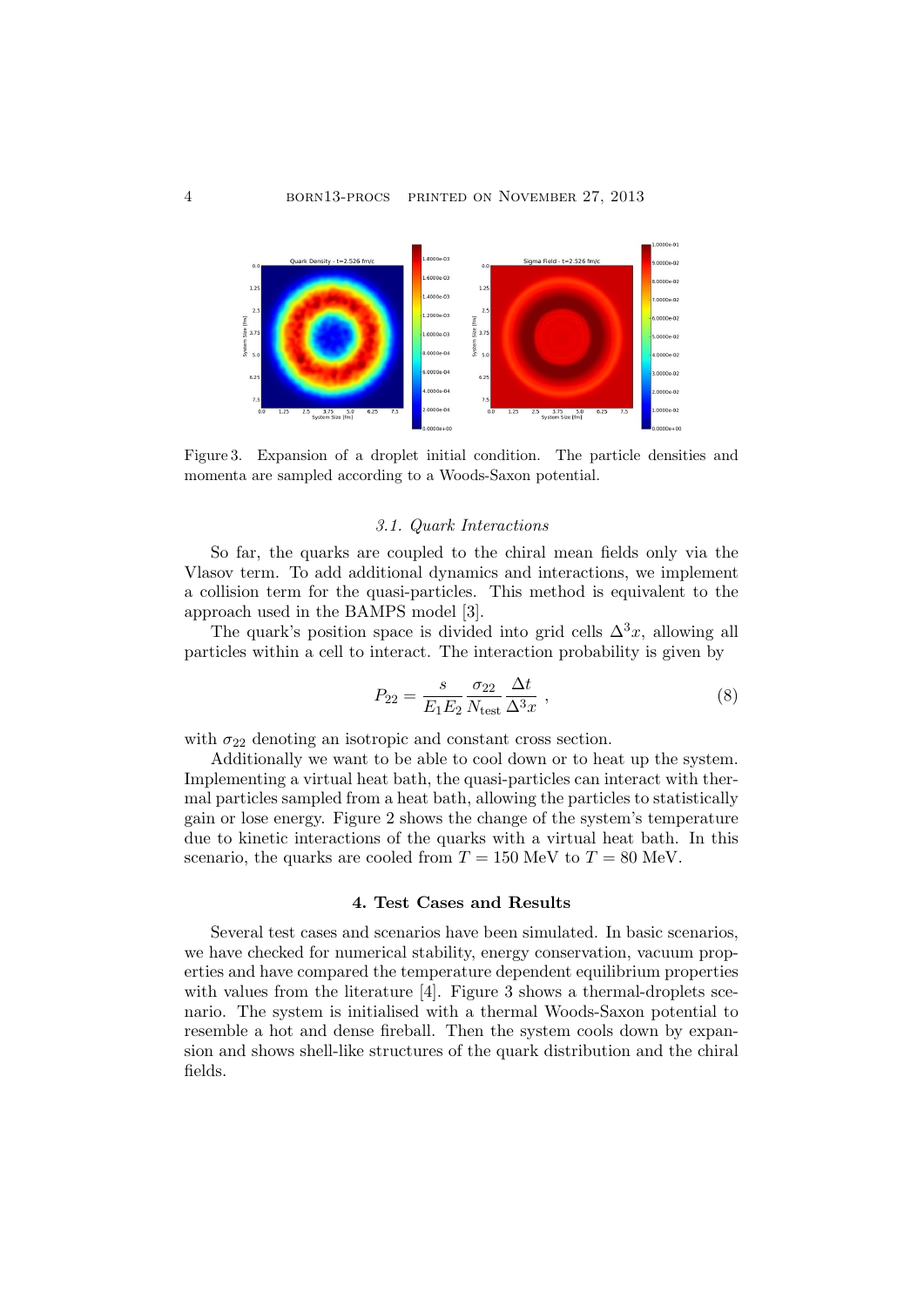

Figure 4. Comparison of the scalar density,  $\langle \bar{\psi}\psi \rangle$ , in case of thermal and chemical equilibrium (solid line) with the case of an expanding medium without chemical processes. Both simulated systems are in a box and cooled down by interactions with the heat bath. Without the chemical processes, no phase transition occurs, and the system is trapped in the chiral-symmetry restored phase.

Two interesting scenarios are shown in figure 4. In both scenarios, an initially equilibrated system is simulated in a box. By interactions of the quarks with a thermal heat bath, the system's temperature can be adjusted. The system in full chemical and thermal equilibrium shows a phase transition at a given temperature. Due to the lack of chemical processes, the second system does not show a phase-transition behaviour any more. In both cases the system's thermal energy changes but without a change in the quark density, the system is trapped in its initial chiral state.

Extending the current model with chemical processes is not trivial if total energy should be conserved. The Yukawa interaction allows for a  $\psi \psi \rightarrow \sigma$ reaction. However, this process is not a continuous one but acts simultaneously on the field and the particles. While creating and annihilating the particles is a simple numerical exercise, the quasi instantaneous particle-like interaction with the filed is completely undefined. This problem is discussed in the following section.

# 5. Particle-wave interaction

In the linear sigma model, particles and chiral fields are coupled via the Yukawa like coupling. In our model, this is implemented via the interaction potential in the Vlasov equation (5). The gradient of the field energy acts as a continuous force on the quarks, describing the interaction between the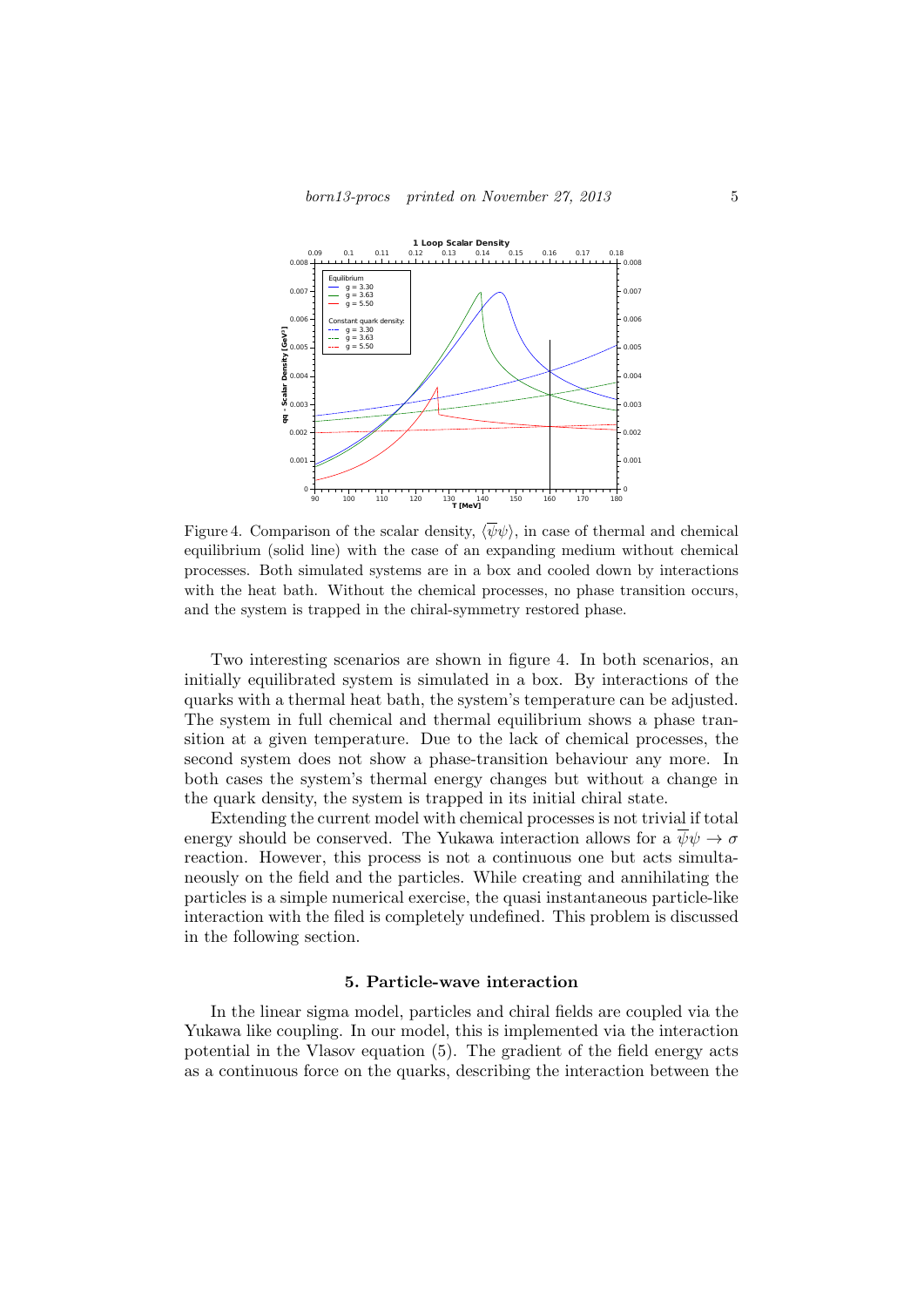quarks and the mean fields. This interaction changes the quarks' momenta but lacks dissipation and entropy production and thus can not drive the system to thermal equilibrium.

By including binary collisions (see section 3.1) between the quarks, a kinetic thermalisation of the quarks can be achieved, but so far the model lacks thermal and chemical equilibration among the quarks and meson-mean fields, i.e., collective coherent oscillations of the fields are not damped by the quark bath. In other models  $[4, 5, 6]$ , the equations of motion are extended with a Langevin-like coupling. For example, the  $\sigma$  field is damped with a dissipative term, and additionally a noise term is added. This allows for an effective thermalisation of the meson-mean fields, but the quarks are treated as a large (thermalised) reservoir, and the energy and momentum transfer from the mean fields to the medium is neglected. The friction term in the Langevin-mean-field equation thus leads to a continuous rescaling of the quark energy, violating energy (and momentum) conservation.

To solve this problem we follow an ansatz motivated from kinetic theory. Thus we treat the dissipation and noise of the mean fields as an interaction between the quarks and the mean fields in a "collision like" way, treating the interactions as local in time and with a non-continuous energy-momentum transfer.

## 5.1. Energy transfer between fields and particles

The main problem of this approach is to find an effective way to simulate such collision-like interactions between particles and mean fields since the here used classical transport approach lacks a clear interpretation in a kind of "field-particle duality". Here we use energy and momentum as a common feature of particles and fields and describe their exchange between particles and mean fields in a pragmatic stochastical way.

The expressions for the energy of the mean fields follow from the Lagrangian making use of Noether's theorem applied to the symmetry under space-time translations, leading to the total energy and momentum of the field in a spatial volume  $V$ ,

$$
E = \int_V d^3x \epsilon(x) = \int_V d^3x \left[ \frac{1}{2} \dot{\phi}^2 + \frac{1}{2} (\vec{\nabla}\phi)^2 + U(\phi) \right]
$$
(9)

$$
\boldsymbol{P} = \int_{V} d^{3} \boldsymbol{x} \, \boldsymbol{\Pi}(\boldsymbol{x}) = \int_{V} d^{3} \boldsymbol{x} \dot{\phi} \vec{\nabla} \phi.
$$
 (10)

To simulate a chemical annihilation of a quark pair,

$$
\psi + \bar{\psi} \to \hat{\phi} \to \phi \tag{11}
$$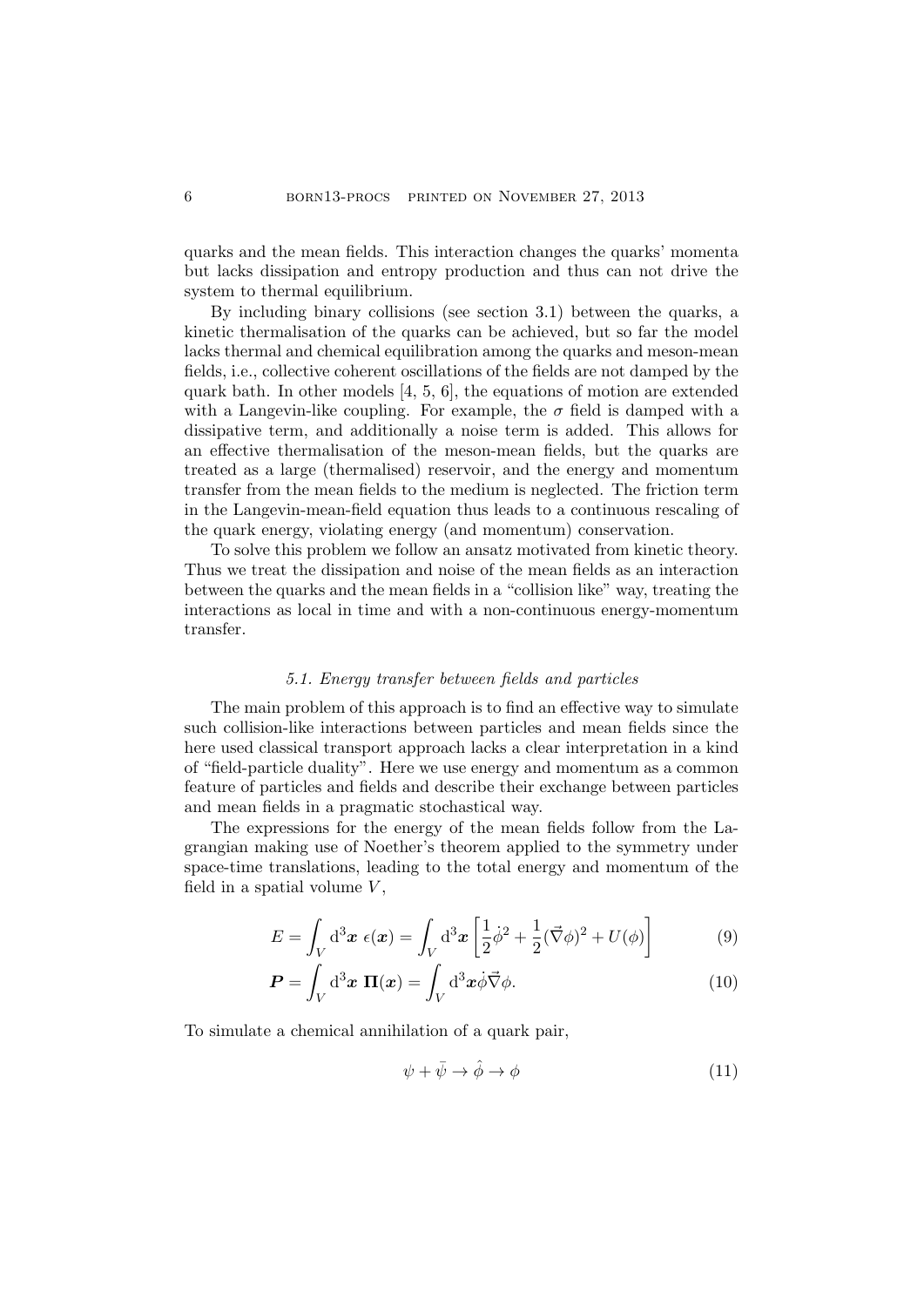we treat the annihilation as a 2  $\rightarrow$  1 reaction of the  $\psi \bar{\psi}$  pair to an intermediate particle  $\phi$ , which is defined via its four-momentum. We map this four-momentum to an energy and momentum transfer  $\Delta E$  and  $\Delta P$  to the meson-mean field,  $\phi(\mathbf{x}, t)$ .

For a given field  $\phi(t)$ , the equations of motion describe the propagation of the field to a later time  $\phi(t) \to \phi(t + \delta t)$ . Besides this normal propagation, we allow the field to suffer small kicks  $\delta\phi(x_k, t_k)$  at given discrete times  $t_k$  and positions  $x_k$ . These kicks can both increase or decrease the field's energy, given by a variable  $\Delta E(t)$ .

The change of the field  $\delta\phi$  is constrained by the energy-momentum equations  $(9)$  and  $(10)$ :

$$
\Delta E(t_k) = E\left[\phi(\boldsymbol{x}, t_k) + \delta\phi(\boldsymbol{x}, t_k)\right] - E\left[\phi(\boldsymbol{x}, t_k)\right],\tag{12}
$$

$$
\Delta \boldsymbol{P}(t_k) = \boldsymbol{P}\left(\phi(\boldsymbol{x},t_k) + \delta\phi(\boldsymbol{x},t_k)\right) - \boldsymbol{P}\left(\phi(\boldsymbol{x},t_k)\right). \tag{13}
$$

In the general case, we can not find an inverse of this energy-momentum functional, and we have to solve equations 12 and 13. In the  $(1+0)$ -dimensional case, a closed solution can be found, if the potential  $V(\boldsymbol{x})$  can be inverted. In the multi-dimensional case, there is no unique solution to (12- 13) anymore, and the field increment  $\delta\phi$  has to be parameterised. To obtain mathematical stability in the equations of motion, the parameterisation has to be continuous, non-pointlike and must have the same parametrical degrees of freedom as equations (12) and (13) (two for the one-dimensional case and four for the three-dimensional case). We have chosen a travelling Gaussian wave packet as a parameterisation.

Even though it is numerically more challenging, we have two advantages compared to the above described Langevin approaches: a discrete control of the field energy change  $\Delta E(t_k)$  allows for the microcanonical description of a field-particle coupling without the need of an uncontrolled heat bath. Secondly instead of a continuous and deterministic  $\phi$  term, we can model a discrete and Monte-Carlo like energy transfer  $\Delta E(t)$ .

To test our method, we were inspired by [7] and have investigated a simple but well understood model, the classical damped harmonic oscillator coupled to a Langevin equation

$$
\frac{\partial^2}{\partial t^2}\phi(t) + \gamma \frac{\partial}{\partial t}\phi(t) + \phi(t) = \kappa \xi(t)
$$
\n(14)

with the usual dissipation-fluctuation relation for the noise term,

$$
\kappa = \sqrt{\frac{2\gamma T}{dt}}\tag{15}
$$

These equations of motion describe a damped harmonic oscillator, which is driven by a random force, where  $\xi(t)$  is a Gaussian random variable ("white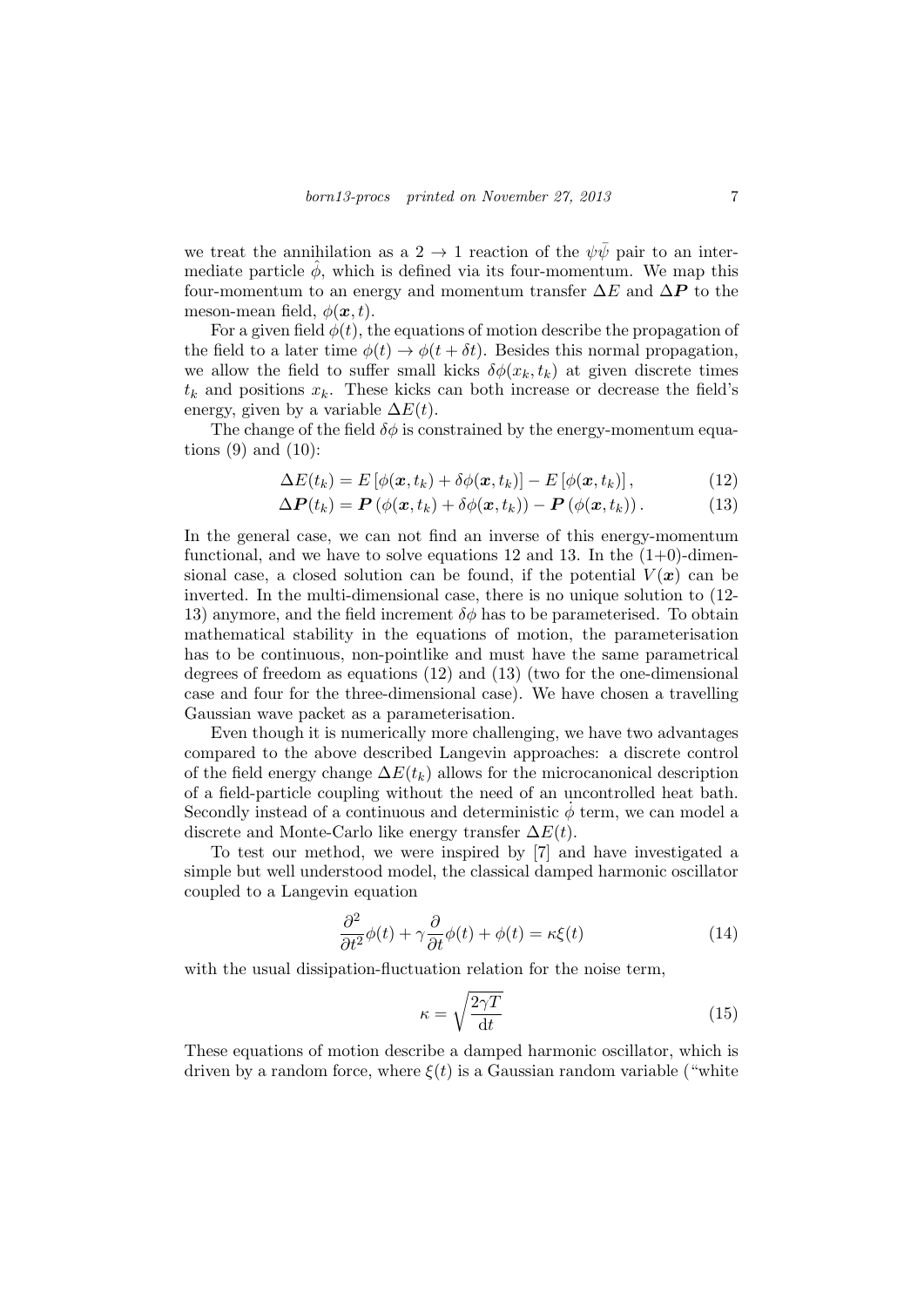noise") which can increase or decrease the energy of the system by 'kicking' the oscillator. On average, the oscillator will show a Gaussian position distribution and an exponential energy distribution  $\propto \exp(-E/T)$ .

To simulate the oscillator with our method, we need to model a  $\Delta E(t)$ for the processes  $\sim \dot{\phi}(t)$  and  $\kappa \xi(t)$ . The random kicks can be calculated by using the relation

$$
\frac{\mathrm{d}E}{\mathrm{d}t} = \dot{\phi}(t)F(t) \tag{16}
$$

which becomes

$$
\Delta E = \dot{\phi}(t)F(t)\Delta t \tag{17}
$$

for our numerical simulation, with  $F(t)$  as the external force.

Simulating the damping is more complicated, as we want to allow for non-continuous damping. Therefore we come back to the simple damped oscillator:

$$
\frac{\partial^2}{\partial t^2}\phi(t) + \gamma \frac{\partial}{\partial t}\phi(t) + \phi(t) = 0
$$
\n(18)

The oscillator loses energy via the dissipative term  $\gamma \dot{\phi}$ . In comparison, we simulate a harmonic oscillator with a dynamic damping, modelled by a stochastic and discrete energy loss,

$$
\frac{\partial^2}{\partial t^2}\phi(t) + \phi(t) = \delta\phi(t),\tag{19}
$$

where  $\delta\phi(t)$  is a little kick which changes the energy of the system and is directly related to the external force  $F(t)$ . To simulate discrete random kicks at times  $t_k$  ( $k \in \{1, 2, ..., N\}$ ), leading to energy changes  $\Delta E_k$ , we set

$$
F(t) = \sum_{k=1}^{N} \frac{\Delta E_k}{\dot{\phi}(t)} \delta(t - t_k).
$$
 (20)

The probability for the oscillator to lose a given amount of energy  $\Delta E$  is given by:

$$
P(\Delta E) = \gamma \cdot dt \cdot N/E_0 \tag{21}
$$

The parameter N can be seen as a 'steppiness' scale of the system;  $E_0$  is the initial energy of the system, and the system can lose an amount

$$
\Delta E = \frac{E_0}{N} \tag{22}
$$

in an interaction, leading to the same average energy loss as in the classical case, which scales as

$$
\frac{\mathrm{d}E}{\mathrm{d}t} \sim e^{-2\gamma t}.\tag{23}
$$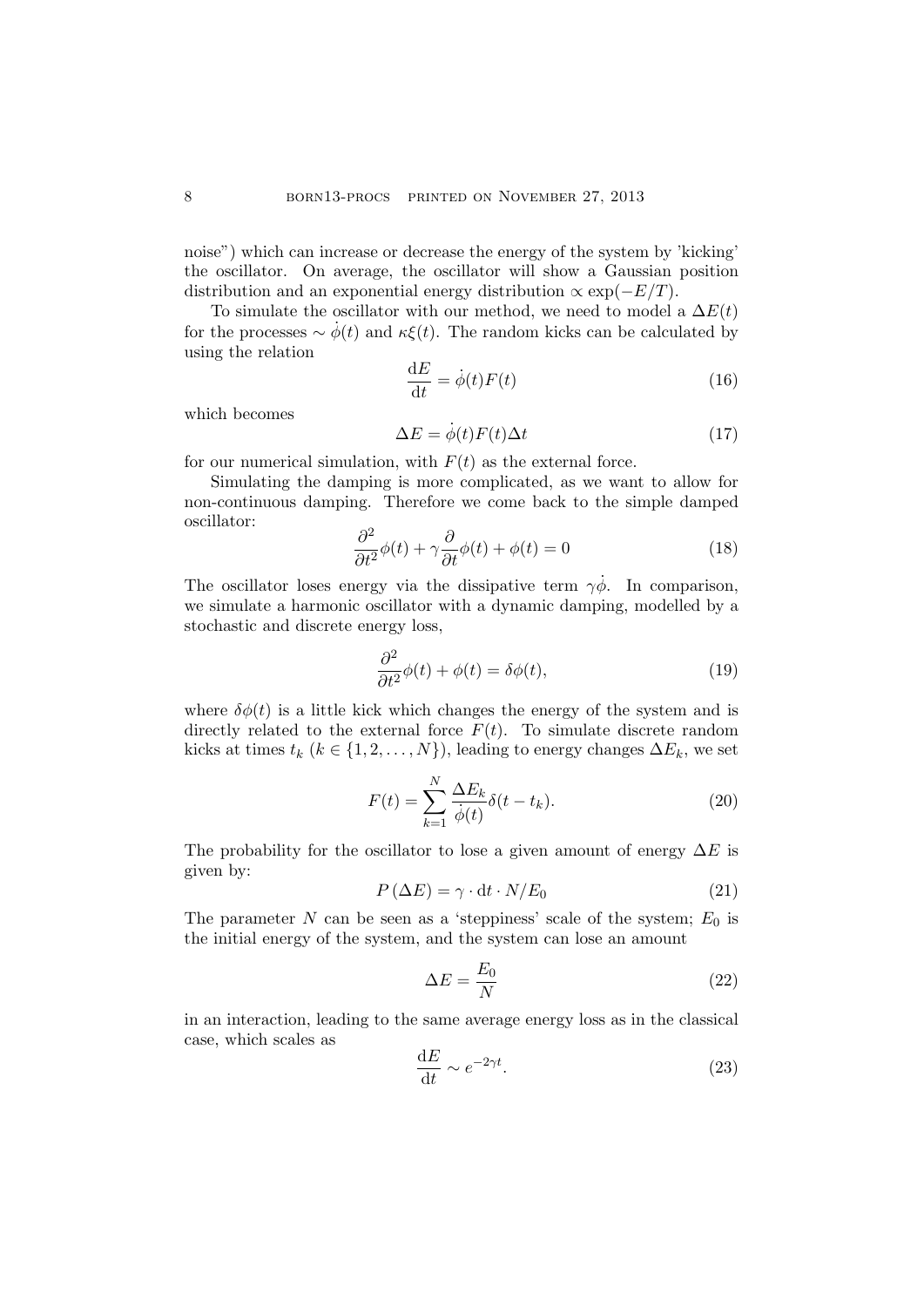

Figure 5. Comparison of two harmonic oscillators. The first one is classically damped, the second one has a statistical damping as described in this proceeding. In both cases, the average damping factor is  $\gamma = 0.35$ . The statistical method has a scaling of  $N = 50$ . In the ensemble average, both show same decay-properties.

For  $N \to \infty$ , the original damped oscillator is restored, for  $N > 1$ , the oscillator's energy is damped via a discrete, statistically decaying exponential function. This can be nicely seen in figure 5.

Combining both the method of statistical energy gain and non-continuous damping, we can successfully describe a damped harmonic oscillator, coupled to a Langevin force. Instead of a continuous and fully random description, we can now control the energy flow in a discrete way. This allows us to couple the oscillator or any other wave equation to a finite, microcanonical heat bath or any other discrete system.

### 6. Conclusion and outlook

We have presented a dynamical, non-equilibrium simulation of a linear  $\sigma$ -model with constituent quarks. Quarks, treated as test particles, and the chiral fields, treated on the mean-field level, are coupled via the corresponding mean-field equation. For additional dynamics, a binary-collision term has been implemented for the quarks. Elastic interactions allow an efficient thermalisation of the quarks. However, this does not hold for the chiral fields. Coherent oscillations are not damped, and the lack of chemical processes, both in the quarks and the fields, does not allow for a consistent description of a dynamical phase transition.

To treat this problem, we developed a method to allow a kinetic and